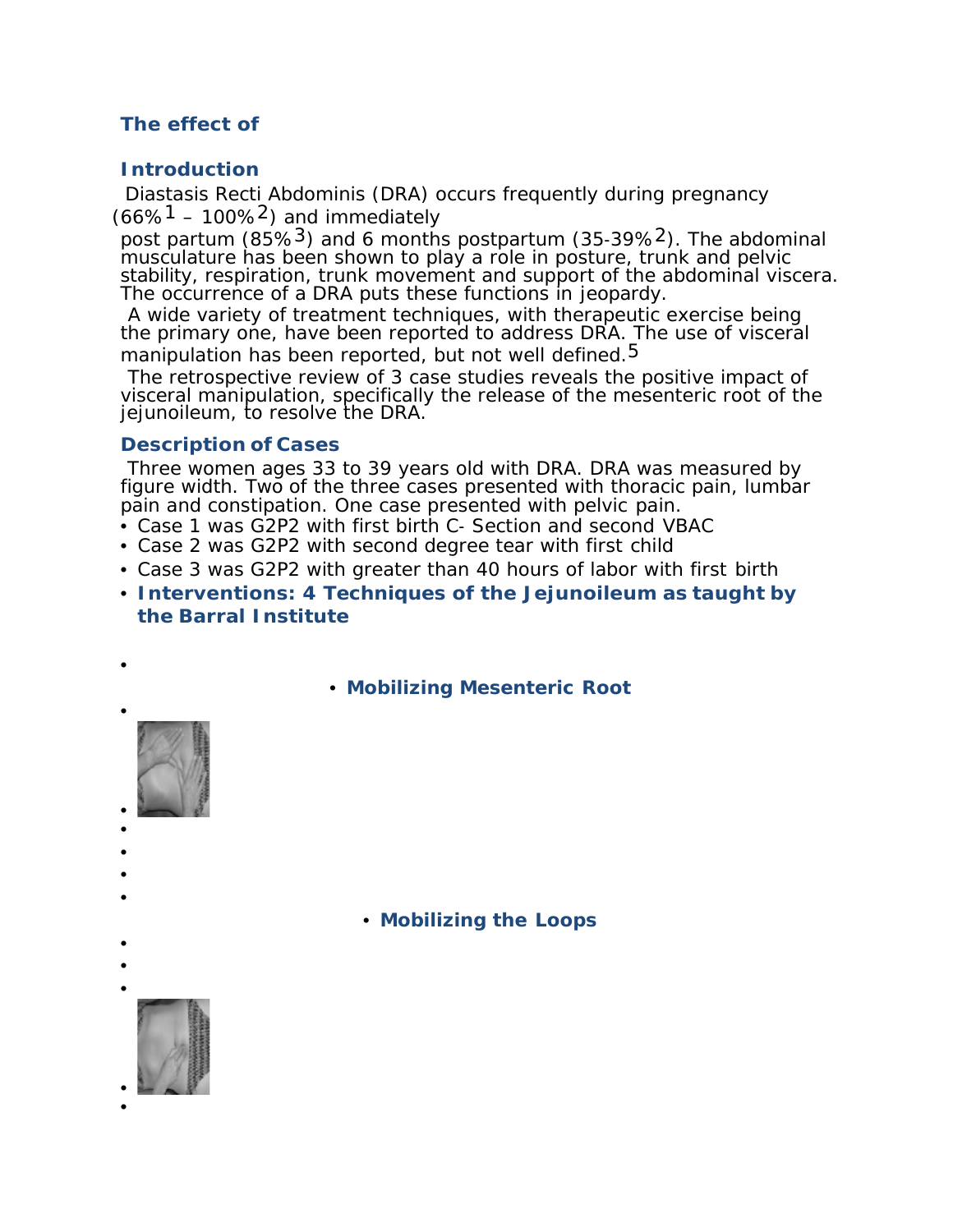

• • The authors wish to thank individuals who donate their bodies and tissues for the advancement of education and research.

•

# • **Results: DRA Measurements**

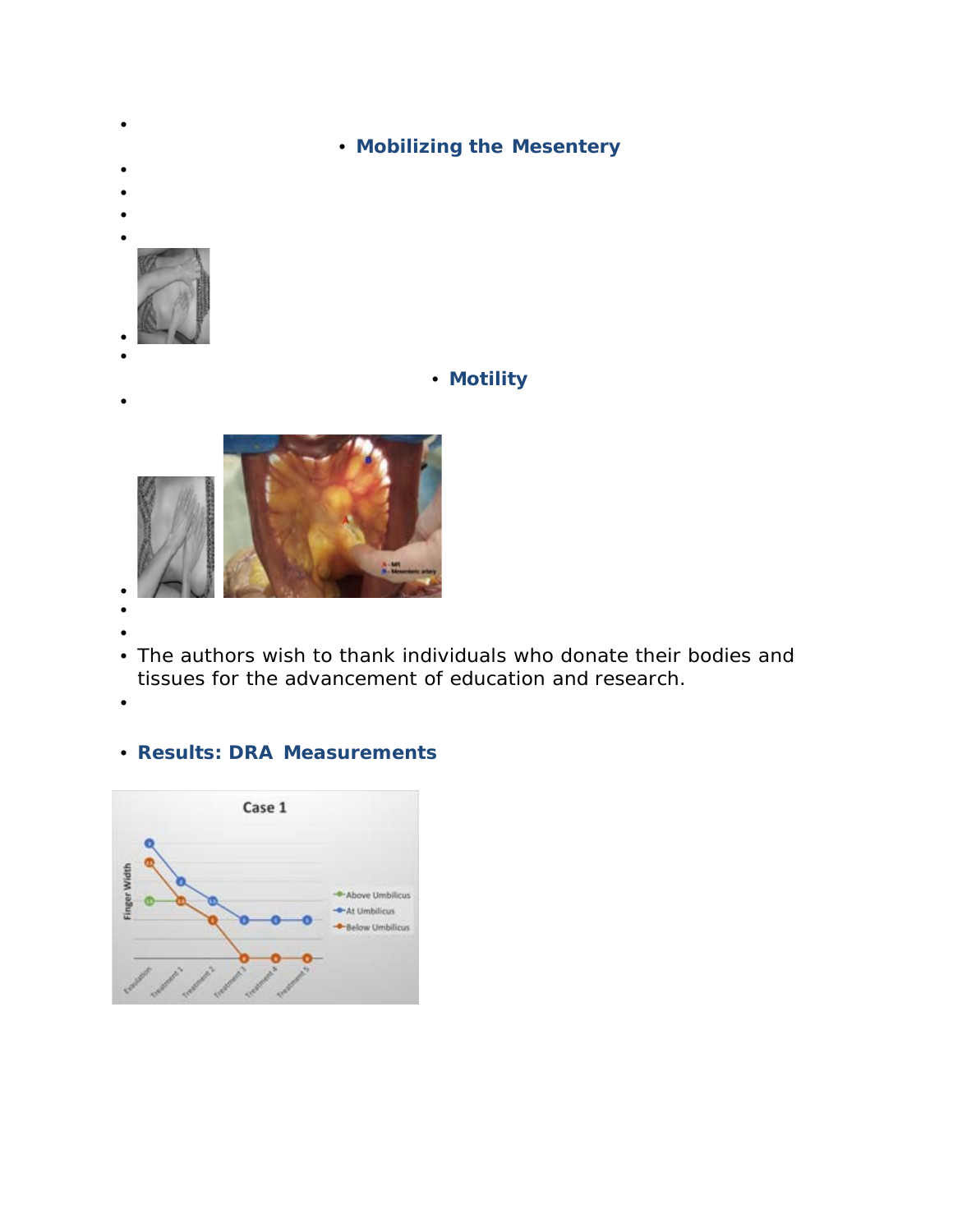

### • **Results: Symptom Changes**

- **Case 1** LBP decreased from 2‐4/10 to 0/10. Right lumbar side bending increased from 5% to 100%. Function: care for children without back pain or difficulties.
- **Case 2** Bladder improved emptying, nocturia decreased from 1‐0, eliminated post‐void residual. Bowel improved from 1x every 4‐5 days to daily (use of Miralax). Function: able to carry baby with no pain.
- **Case 3** LBP and sharp abdominal pain decreased from 5/10 to 0/10. Lumbar AROM increased from flexion 50% to 100% and extension from 70% to 80%. Function: can lift, carry, bend or front carry baby with no pain.

## **Discussion: Anatomy**

- **Parietal Peritoneum**  a serous membrane; secretes serous fluid that lubricates organs. There are organs/structures that are intraperitoneal (inside the peritoneum) and organs/structures that are retroperitoneal (outside the peritoneum).
- **Mesenteric Root of the Jejunoileum**  a thickening of the parietal peritoneum from the ileocecal valve (ICV) to the duodenojejunal (DJ) junction; anterior to the abdominal aorta and inferior vena cava; provides a protected space for the mesenteric artery and vein to travel anteriorly.
- **Mesentery**  a continuation of the parietal peritoneum; like a sling that allows movement and attaches the organs to the posterior wall. The mesentery encases the mesenteric artery and vein and it wraps around the loops of the jejunoileum.

### **Discussion: Theory**